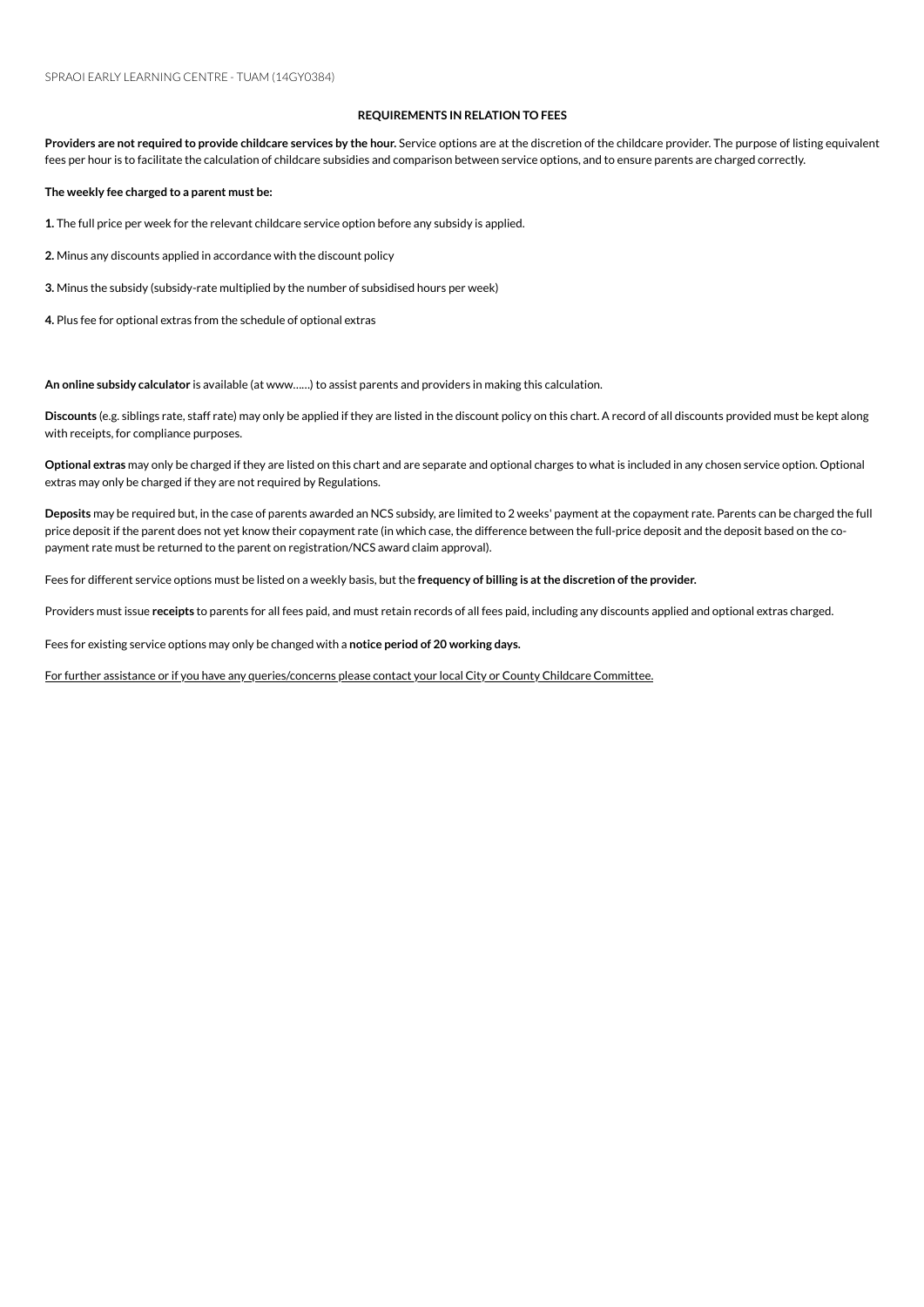| <b>Session Type Name</b>                  | Age<br>Range | <b>ECCE</b><br>Available? | Meals Included                                                                                             | <b>Additional Info</b>                                                                      | Days<br>per<br>week | Hours<br>per<br>week | Full<br>price<br>per<br>week | <b>Effective</b><br>From $\triangle$ |
|-------------------------------------------|--------------|---------------------------|------------------------------------------------------------------------------------------------------------|---------------------------------------------------------------------------------------------|---------------------|----------------------|------------------------------|--------------------------------------|
| Full Day Care x 5 days                    | $0 - 6$      | Yes                       | Breakfast, Dinner and<br>Evening Tea                                                                       | Parents provide snacks                                                                      | 5                   | 50                   | €180.00                      | 31/08/2020                           |
| Full Day Care x 4 days                    | $0 - 6$      | Yes                       | Breakfast, dinner and<br>evening tea                                                                       | Parents provide snacks                                                                      | $\overline{4}$      | 40                   | €160.00                      | 31/08/2020                           |
| Full day care x 3 days                    | $0 - 6$      | Yes                       | Breakfast, dinner and<br>evening tea                                                                       | Parents provide own<br>snack                                                                | 3                   | 30                   | €123.00                      | 31/08/2020                           |
| Full day care x 2 days                    | $0 - 6$      | Yes                       | Breakfast, dinner and<br>evening tea                                                                       | Parents provide own<br>snack                                                                | $\overline{2}$      | 20                   | €84.00                       | 31/08/2020                           |
| ECCE + 1 HOUR                             | $2 - 6$      | Yes                       | dinner                                                                                                     |                                                                                             | 5                   | 5                    | €50.00                       | 31/08/2020                           |
| 3 hour session                            | $2.5 - 5$    | Yes                       | none                                                                                                       | parents provide own<br>snack                                                                | 5                   | 15                   | €64.50                       | 31/08/2020                           |
| Part Day Care                             | $0 - 6$      | Yes                       | AM - Breakfast and<br>dinner PM-Evening tea                                                                | Parents provide own<br>snack                                                                | 5                   | 25                   | €125.00                      | 31/08/2020                           |
| Part Day Care                             | $0 - 5$      | Yes                       | AM-Breakfast and<br>Dinner PM-Evening                                                                      | Max Hours of attendance<br>5 per day Morning -7am<br>and 1.30pm Evening -<br>1.30pm and 6pm | 5                   | 25                   | €125.00                      | 16/03/2020                           |
| Part Day Care                             | $0 - 5$      | Yes                       | Part Time Morning-<br>includes Breakfast and<br>Dinner Part Time<br>Evening-includes<br><b>Evening Tea</b> | Max Hours of attendance<br>5 per day Morning -7am<br>and 1.30pm Evening -<br>1.30pm and 6pm | 5                   | 25                   | €110.00                      | 19/08/2019                           |
| Pre-School Plus 1 hour or<br>part thereof | $0 - 5$      | No                        | Dinner                                                                                                     |                                                                                             | 5                   | 5                    | €35.00                       | 19/08/2019                           |
| Sessional Day Care                        | $0 - 5$      | Yes                       | None                                                                                                       |                                                                                             | 5                   | 15                   | €90.00                       | 19/08/2019                           |
| Before & Afterschool<br>Club              | $5 - 12$     | No                        | diner and evening tea                                                                                      | transport provided to<br>selected local schools                                             | 5                   | 35                   | €100.00                      | 19/08/2019                           |
| Full Day Care school age                  | $5 - 12$     | No                        | breakfast, dinner and<br>evening tea                                                                       | parents provide own<br>snack                                                                | 5                   | 55                   | €170.00                      | 19/08/2019                           |
| Full Day Care                             | $0 - 5$      | Yes                       | breakfast, dinner and<br>evening tea                                                                       | parents provide own<br>snacks                                                               | 5                   | 55                   | €170.00                      | 19/08/2019                           |